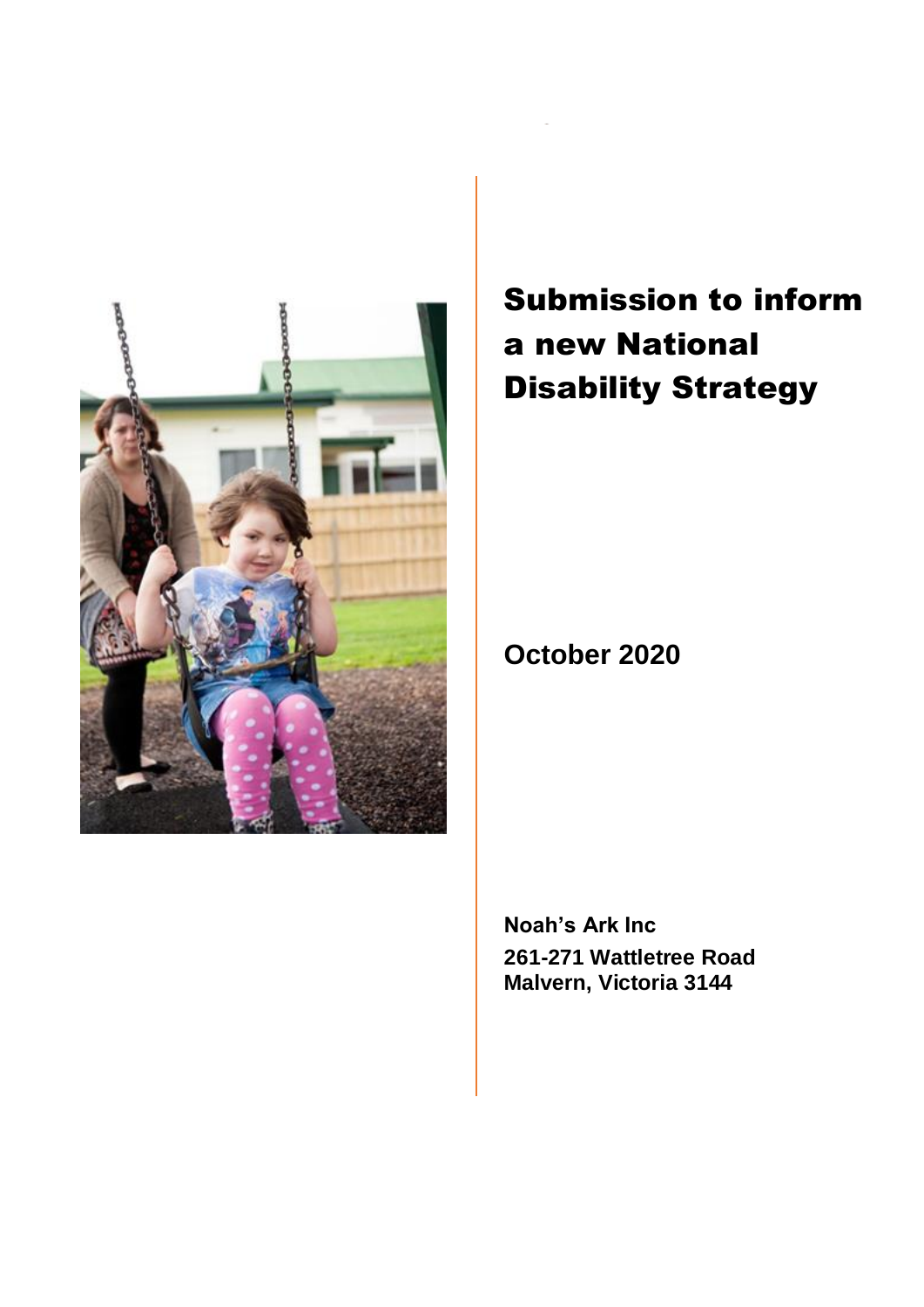# About Noah's Ark

Noah's Ark is a non-government organisation that was founded in 1971. We provide services to children with disabilities and other additional needs (0-12 years) and their families and carers.

Noah's Ark provides National Disability Insurance Scheme (NDIS) services from 20 locations across metropolitan and regional Victoria, ACT and Albury NSW. Last year these programs reached over 2,500 families. We have been involved in NDIS from its commencement, in the Barwon and ACT trials.

Noah's Ark is also involved in the Victorian Kindergarten Inclusion Support, Pre-School Field Officer and Parent to Parent Programs. We provide training and resources nationally and internationally.

Noah's Ark has played a major role in the introduction of best practice services and support for inclusion in children's services for young children with a disability in Victoria and nationally. We have strong links to early childhood intervention researchers and fields internationally.

Noah's Ark welcomes the opportunity to comment on the development of the next National Disability Strategy (NDS).

*John Forster CEO*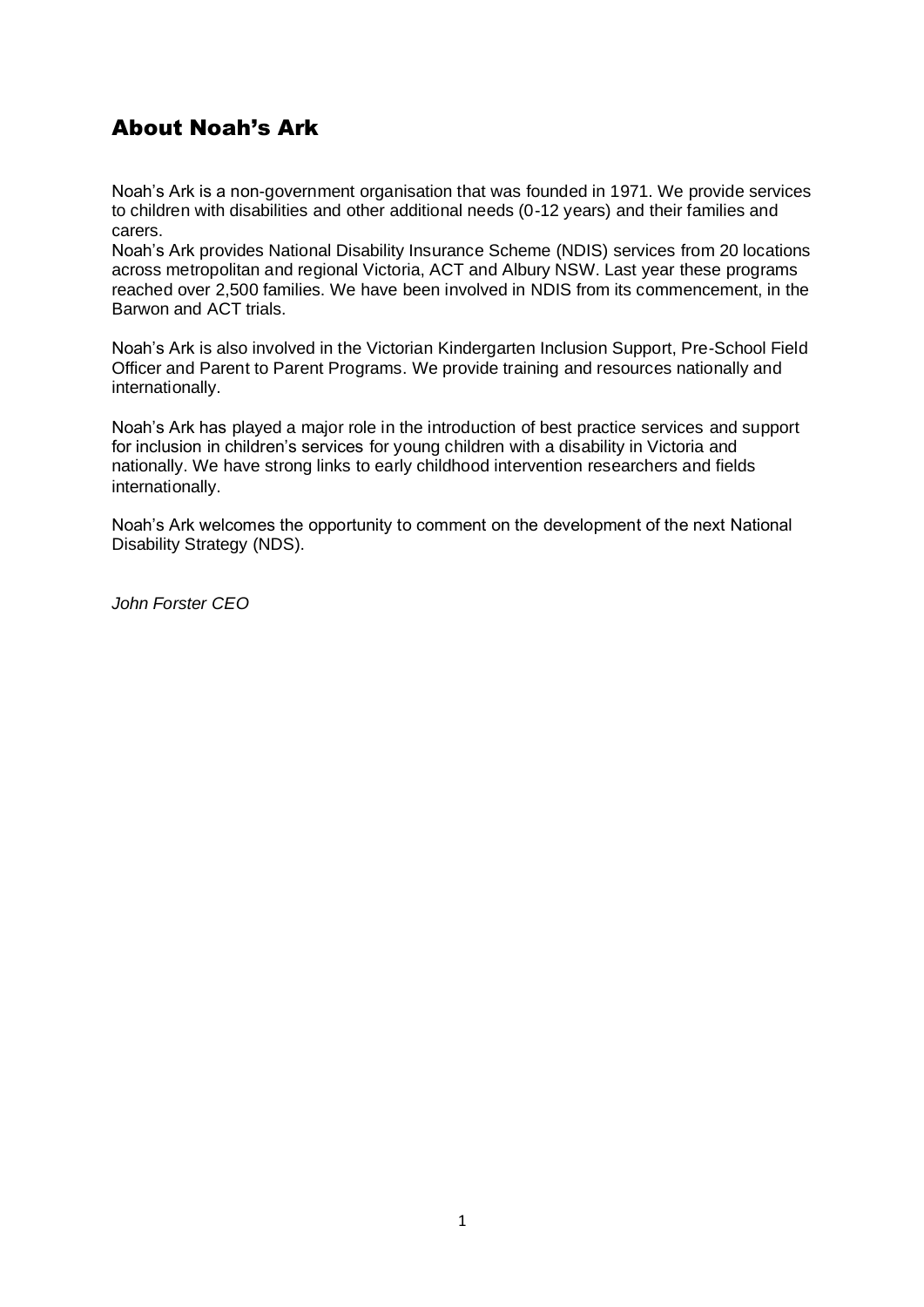# Introduction

According to the last National Disability Strategy (NDS)<sup>1</sup>, the purpose of an NDS is to:

- establish a high level policy framework to give coherence to, and guide government activity across mainstream and disability-specific areas of public policy
- drive improved performance of mainstream services in delivering outcomes for people with disability
- give visibility to disability issues and ensure they are included in the development and implementation of all public policy that impacts on people with disability
- provide national leadership toward greater inclusion of people with disability.

Its role is to provide a unifying vision across services and community, supporting the transition from the social exclusion of the institutional period towards the inclusion and participation promoted by a human rights framework.

The previous NDS was developed amidst recognition of how far Australia still had to travel in that transition. The Strategy was developed following extensive consultation conducted in 2008-09 by the National People with Disabilities and Carer Council, which led to their landmark report Shut Out: The Experience of People with Disabilities and their Families in Australia. <sup>2</sup> The key message of the report was that while people with a disability were no longer shut in institutions, they remained shut out of the broader community.

The framework adopted in the last Strategy recognised the breadth of areas impacting on the lives of people with disabilities and the magnitude of changes that were still required. The policy areas identified were:

- Inclusive and accessible communities
- Rights protection, justice and legislation
- Economic security
- Personal and community support
- Learning and skills
- Health and wellbeing

Each area addressed a range of individual and social opportunities and choices.

The context for the current Strategy is significantly different, although the underlying issues are not.

The past decade has seen a major reform in services for people with disabilities with the introduction of the National Disability Insurance Scheme (NDIS). The NDIS has been celebrated for introducing generational change, including substantially increasing the level of funding available and shifting to a market model aimed to increase the 'choice and control' of people with disabilities. The new market model has significantly and intentionally disrupted the previous services available to people with disabilities. Currently, approximately half of the participants in the NDIS are between the ages of 0-18 years. 16% of participants are in the 0-6 years age group. $3$  The NDIS was considered the most significant reform since the introduction of a national health system and the ramifications of change of this scale we continue to require attention for the period of the next NDS.

<sup>2</sup> Deane, K. (2009). Shut out: the experience of people with disabilities and their families in Australia. *National* 

<sup>1</sup> Australian Government. (2011). *2010–2020 National Disability Strategy*. Retrieved from:

https://www.dss.gov.au/sites/default/files/documents/05\_2012/national\_disability\_strategy\_2010\_2020.pdf

*Disability Strategy Consultation Report. The National People with Disabilities and Carer Council: Commonwealth of Australia, Canberra*.

<sup>3</sup> National Disability Insurance Scheme. (2020). *NDIS participant data*. Retrieved from https://data.ndis.gov.au/explore-data/participant-data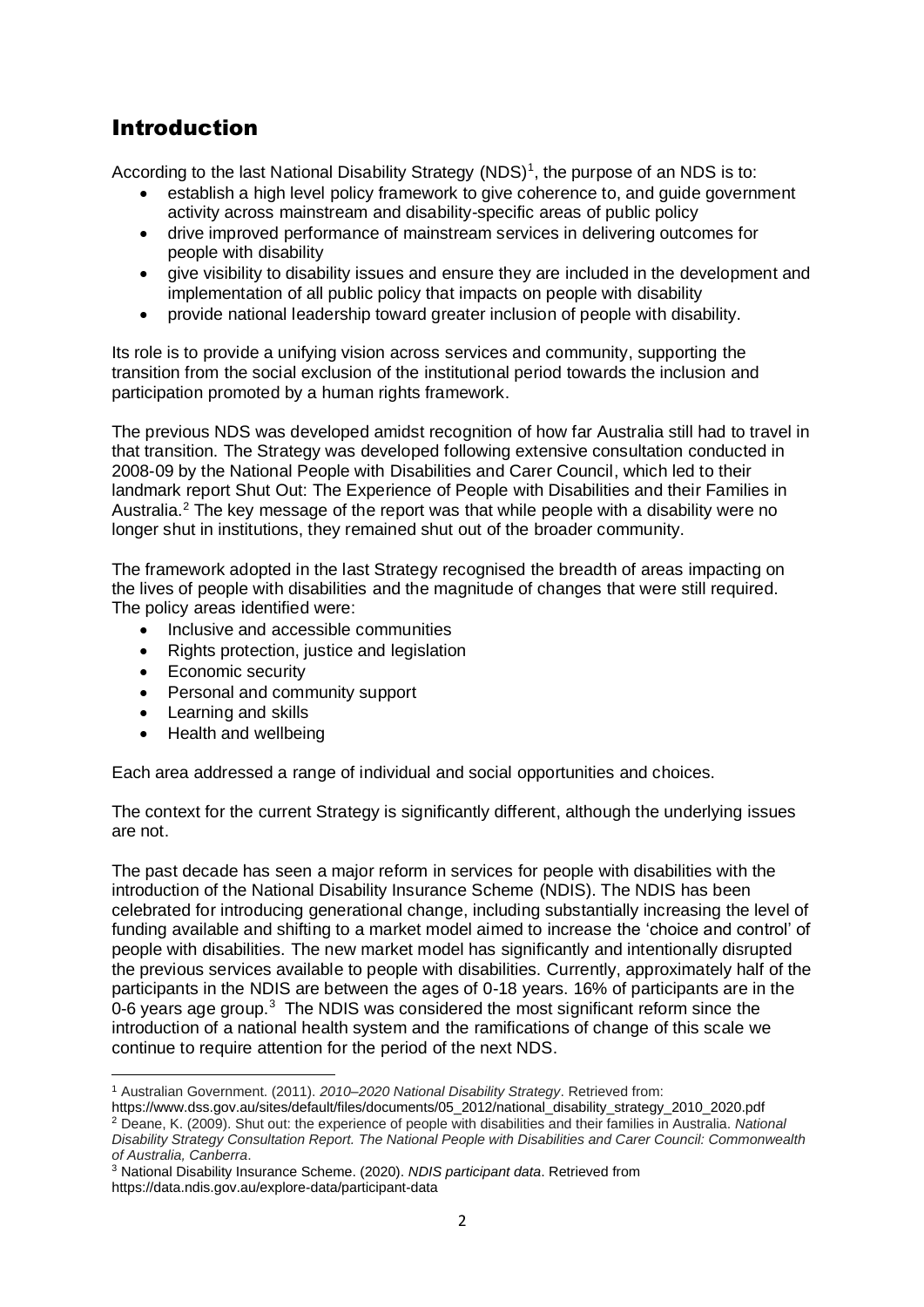The introduction of the NDIS has changed the role of State and Territory governments in relation to people with disabilities by reducing their responsibility for the administration of direct services. The role State and Territory Governments previously played in providing practical assistance brought them in touch with the barriers that people with disability face and the need for policy reform. In this new environment, there are two questions. How will State and Territory governments remain engaged in policy issues? What are the challenges created by the new divide between the level of government providing direct support for people with disabilities and the level of government providing support for many of the mainstream social and community services? The new NDS can support the bridging of this gap.

The third contextual factor is that the new Strategy is being developed at a time when the Disability Royal Commission is investigating widespread reports of violence against, and the neglect, abuse and exploitation of, people with disability. The Disability Royal Commission is investigating how Australian society might better prevent and protect people with disability from the experience of violence, abuse, neglect and exploitation, how to better respond to these occurrences and how to promote a more inclusive society that supports people with disability to be independent and free from different forms of abuse. The scope of the Royal Commissions investigations includes family homes, schools, workplaces, day programs, group homes or boarding houses, jails and detention centres, secure disability and mental health facilities and hospitals. The issues identified by the Royal Commission will shape our understanding of the needs of people with disabilities.

# The National Disability Strategy and Children

The focus of our submission is the role of the NDS in promoting the opportunities and choices of children and young people aged between  $0 - 12$  years, or the period from birth to the end of primary school. As well as having a professional interest in this age group, we understand that it is foundational to the developmental and social opportunities of an individual. What an individual experiences during this time will shape their expectation about what is possible in the future. One of the critical messages from both a rights perspective and an educational perspective is the importance of high expectations.

Our broad observations are that:

- The development of a coherent policy framework to quide governments at all levels and across mainstream and disability-specific areas following the disruption of the NDIS is now essential.
- Identifying and delivering outcomes for children with disability across mainstream and specialist services is vital.
- The visibility of disability issues for children within the broader family and children policy area needs specific attention given changes in governmental responsibilities.
- National leadership toward greater inclusion of children with disability is critical.

We support the framework of the last Strategy, although there was insufficient detail on the issues faced by children, young people and their families. Importantly, the Strategy recognised the principles of the Convention on the Rights of Persons with Disabilities (CRPD): 'respect for the evolving capacities of children with disabilities and respect for the right of children with disabilities to preserve their identities.<sup>'4</sup> (p. 22)

<sup>4</sup> United Nations (2007). *Convention on the Rights of People with Disabilities*.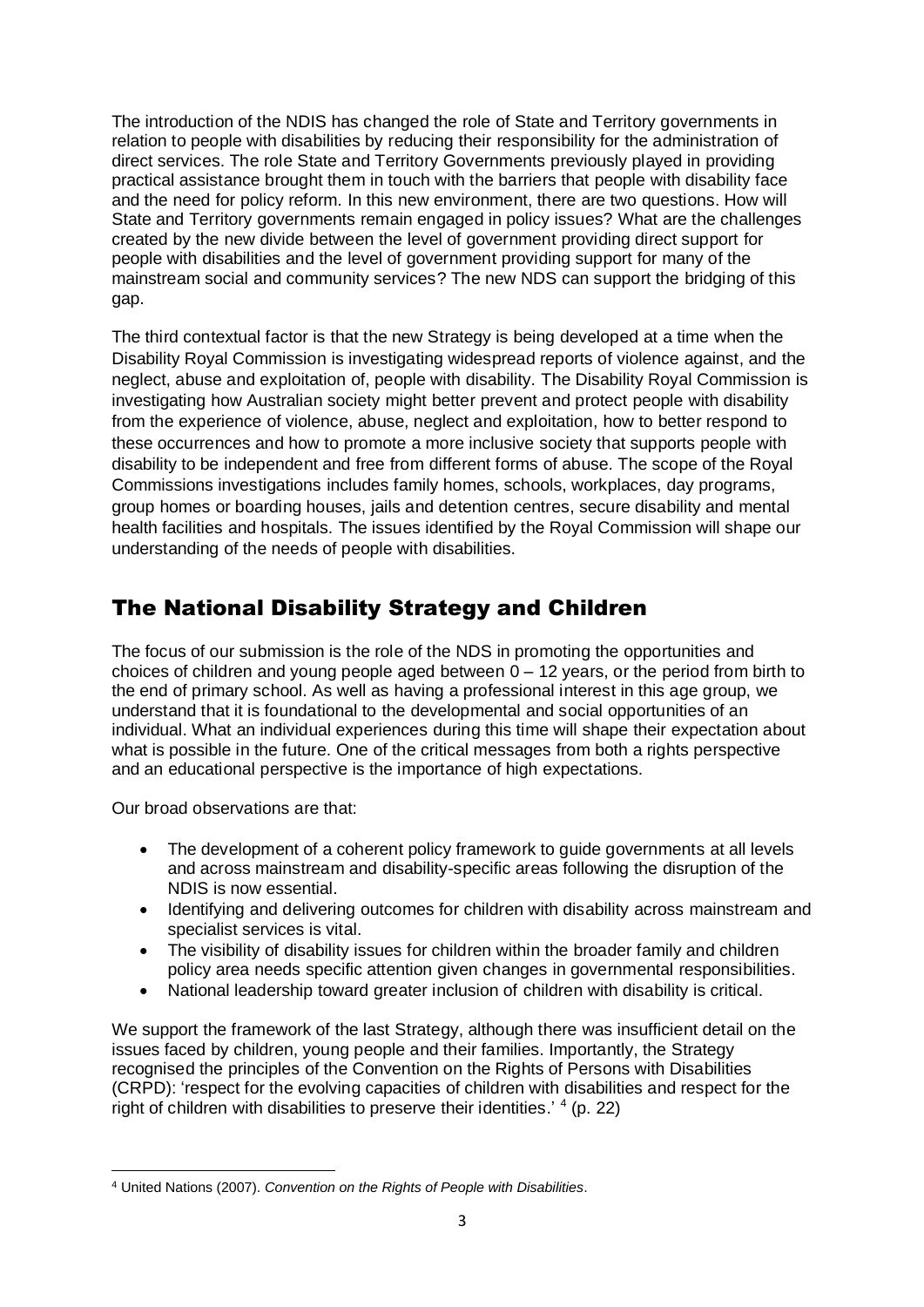It also reported that the National Framework for Protecting Australia's Children 2009–2020 included enhanced support for children or parents with a disability to protect their rights, particularly the right to a safe, healthy childhood free from abuse and neglect.<sup>5</sup>(p. 40)

Within the actual policy areas of the last NDS, there was an adult-centric approach.

In policy area four in the Strategy, 'Personal and community support', there is an acknowledgement of the important role of families and carers. However, the discussion does not recognise the critical role of families and carers in supporting the development of children and young people. The relationship between family and people with disability is discussed as one of mutual support, which does not recognise the level of dependence involved in the care of children. The important and ongoing role of families as carers is discussed, but not their role in supporting their child's development.

In policy area five, 'Learning and skills', there is an important discussion of reducing the gap between students with disability and other students and how essential this is to improve the social wellbeing and economic security of people with disability, their families and carers. However, this section did not acknowledge the ongoing problem of Childcare in Australia being identified as a labour market program and thereby avoiding a commitment to the inclusion of children with a disability on a basis which supports their development alongside their peers. Another focus is on improving pathways for students with a disability, however, this section does not address the transition to school and the continued pressure on families to put their children into specialist settings, rather than join the mainstream, based on historical attitudes, levels of resources and the preferences of schools.

In policy area six, 'Health and wellbeing', the critical importance of early intervention and rehabilitation for people with disability is identified. However, there is no acknowledgement of the role of early intervention for children, which may reflect the Commonwealth's lack of involvement in this area. The Strategy does note the Commonwealth Governments involvement in the Helping Children with Autism initiative. That initiative was introduced as supplementary to the existing family centred early intervention services provided by State and territory governments. It adopted a medical or therapy focus. Some of its components, such as establishing eight Autism Specific Early Learning Centres across Australia, have been regarded as contrary to a commitment to inclusion $6$ .

# The new National Disability Strategy

The components needed for the next NDS to represent the interests of children and young people include:

- A focus on the rights of the child, specifically the Convention on the Rights of the Child<sup>7</sup>
- An acknowledgement of the nature of childhood, the developing child and the importance this has for future opportunities and choices
- An acknowledgement of the role of families during childhood
- A commitment to the voice of the child
- A commitment to inclusive education and childcare
- Integrated policies, plans, programs, and service systems

<sup>5</sup> Ibid

<sup>6</sup> Mackenzie, M., Cologon, K., & Fenech, M. (2016). 'Embracing everybody': Approaching the inclusive early childhood education of a child labelled with autism from a social relational understanding of disability. *Australasian Journal of Early Childhood, 41*(2), 4-12.

<sup>7</sup> Assembly, U. G. (1989). *Convention on the Rights of the Child. United Nations*, Treaty Series, 1577(3).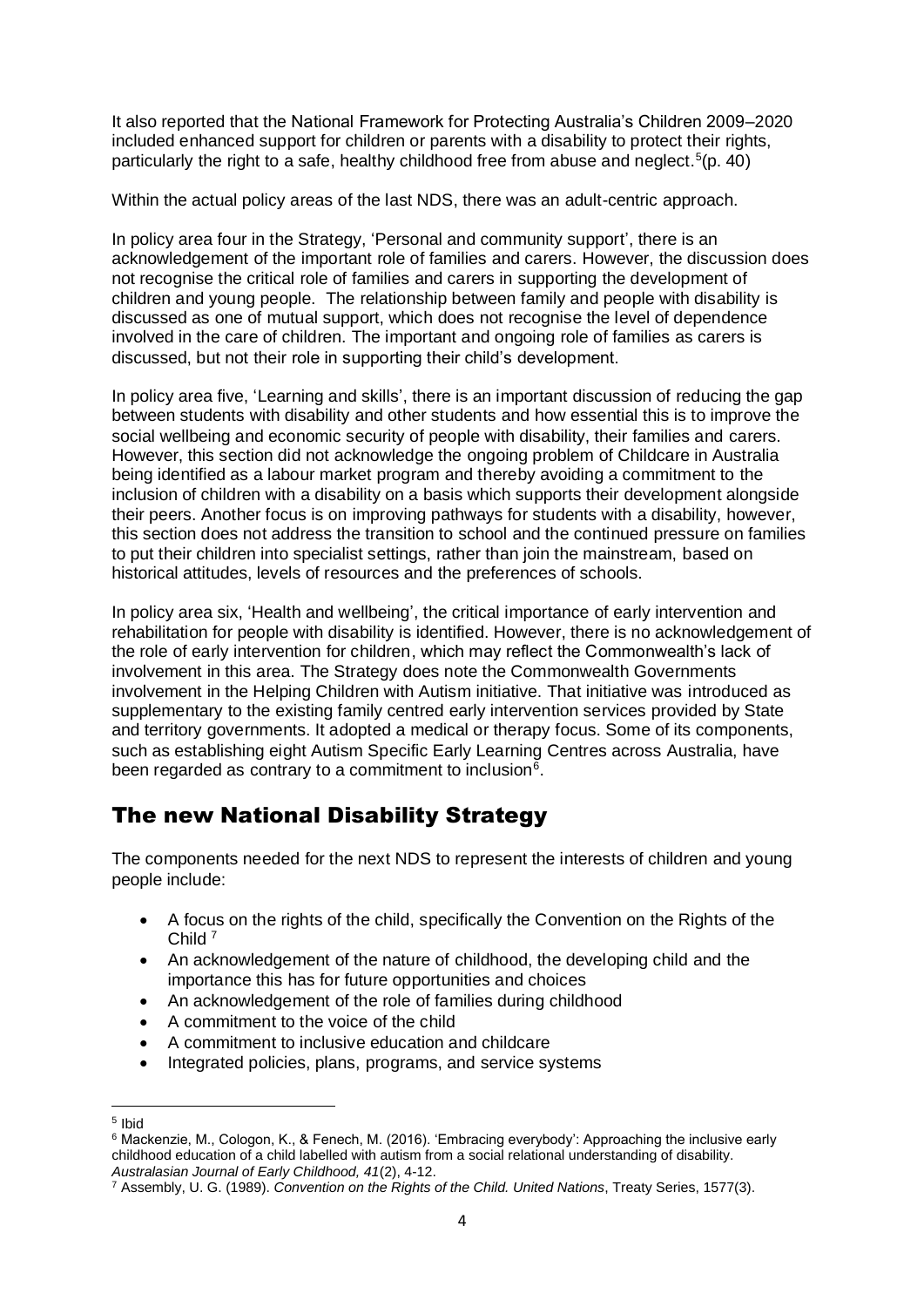# 1. Children's rights

Children with a disability share universal rights with all people as described in the Universal Declaration of Human Rights (UDHR)<sup>8</sup> and share the additional rights of all children as identified in the Convention on the Rights of the Child (CRC).<sup>9</sup> They also have specific rights as expressed in the Convention on the Rights of Persons with Disabilities (CRPD).  $10$ 

The first human rights treaty to devote an article concerning children with disabilities was the CRC. The CRC and CRPD have been written to operate in tandem<sup>11</sup>, with links between the two outlined in the CRPD preamble which recognises that:

*…[C]children with disabilities should have full enjoyment of all human rights and fundamental freedoms on an equal basis with other children and recalling obligations to that end undertaken by States Parties to the Convention on the Rights of the Child.<sup>12</sup>*

In 2019, the Australian Human Rights Commission published a scorecard which tells the story of how well children's rights are protected and promoted across Australia and indicated that:

*"while most Australian children live in safe and healthy environments and do well, there are some groups of children whose rights are not adequately protected, which impacts negatively on their wellbeing and ability to thrive. This includes Aboriginal and Torres Strait Islander children, children with disability, those from culturally and linguistically diverse backgrounds, and lesbian, gay, bisexual, trans and intersex (LGBTI) children".<sup>13</sup>*

The NDS Position Paper indicates that the current NDS (2010-2020) is the primary mechanism through which Australia implements its obligations under the CRPD. The new NDS needs to recognise Australia's obligations as a party to the CRC and the interaction between the CRC and CRPD. This is in line with the concluding observations of the CRPD on the combined second and third periodic reports of Australia. The committee recommends that the Australian government:

*"Include a focus on the rights of children with disabilities in any national plan of*  action for the realization of the rights of the child".<sup>14</sup> (p4. Article 7. 14a)

Concluding comments from a recent paper by McCallum (2020) that provides as assessment of Australia's level of compliance on the CRPD and endorses the committee's recommendation:

<sup>8</sup> Assembly, U. G. (1948). *Universal declaration of human rights*. UN General Assembly, 302(2). <sup>9</sup> Ibid

<sup>10</sup> Ibid

<sup>11</sup> McCallum, R. (2020). *The United Nations Convention on the Rights of Persons with Disabilities: An Assessment of Australia's Level of Compliance*. Retrieved from:

https://disability.royalcommission.gov.au/publications/united-nations-convention-rights-persons-disabilitiesassessment-australias-level-compliance

 $12$  Ibid

<sup>13</sup> Ibid

<sup>14</sup> Ibid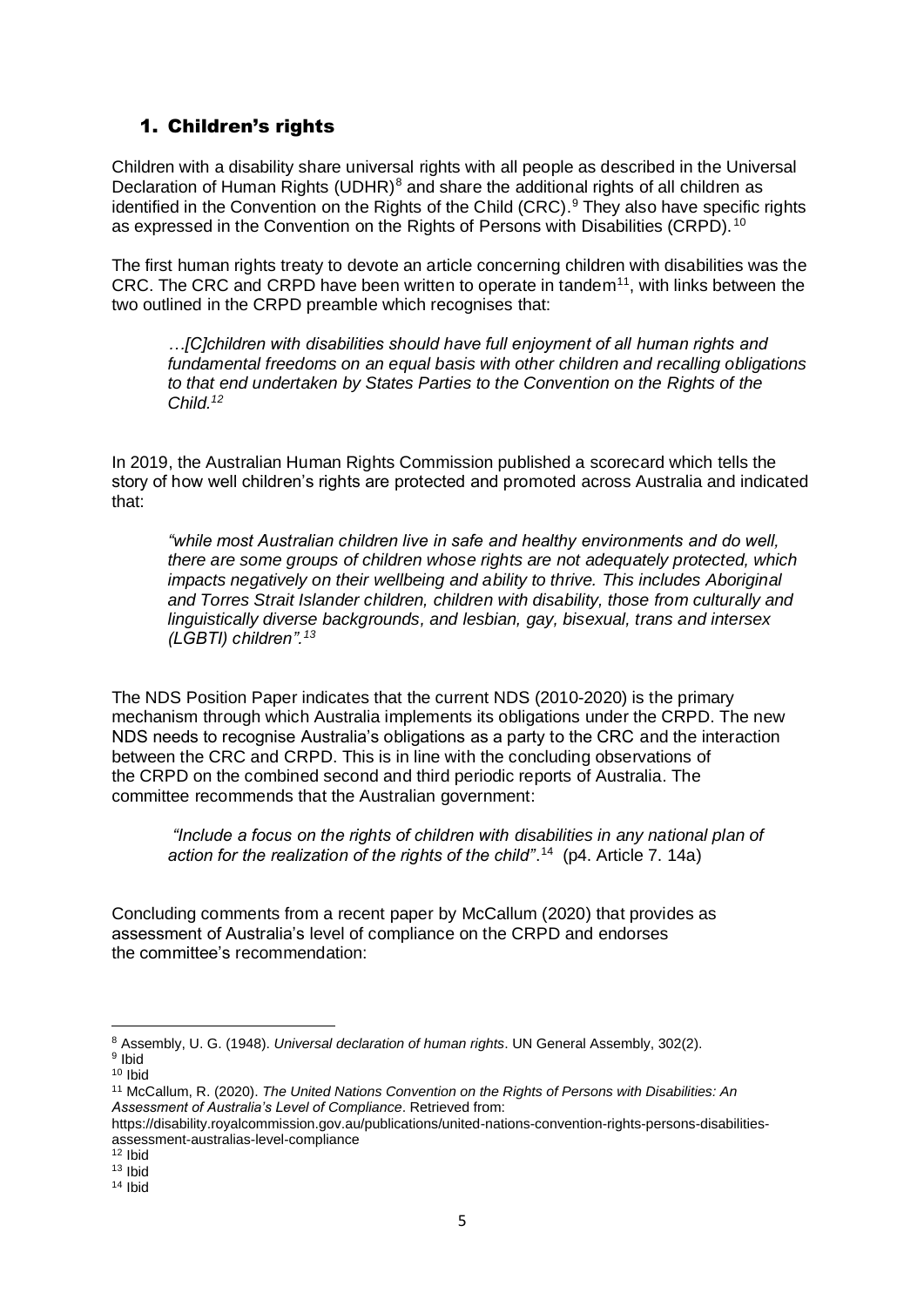*" It is suggested that to fully comply with article 7 of the CRPD, the Australian Government should examine its policies and relevant legislation, in order to take steps to incorporate the human rights approach to children with disabilities into its policies, plans and frameworks".<sup>15</sup>*

### **Recommendation:**

That the NDS formally acknowledge the Convention on the Rights of the Child.

# 2. An acknowledgement of the nature of childhood

Good practice in the provision of services and supports for children with a disability has a dual focus: promoting their learning, development, well-being and increasing independence, and building the capacity and supporting the wellbeing of their family.<sup>16</sup>

For children with a disability, the aim of services and support is to promote the child's development of functional skills that will enable them to participate meaningfully in family, education, and community life. Not providing such support effectively can incur costs in several ways:

- In some instances, providing support early in life can address an emerging developmental problem so effectively that the problem is resolved, and the child no longer needs more intensive levels of support. Without such support, problems will escalate and become increasingly difficult (and costly) to manage.
- In most instances, children's developmental disabilities are not transient and are sufficiently severe to require ongoing support. Appropriate services and support early in life can ameliorate the impact of the developmental disabilities on children's development and ability to participate meaningfully, thereby reducing the demands on the family and other services, and their associated costs.
- Children with developmental disabilities are at their most vulnerable when they are very young and their relationship with their caregivers is just developing and most at risk of being compromised. When relationships and attachment with the key adults in the child's life are not secure, there are lifelong negative implications.

Overall, the failure to provide effective services and supports for children with disabilities will have long term negative consequences for their development and capacity to participate with their family, education settings and broader community. It will result in them needing more costly forms of care and support across the life span.

### **Recommendation:**

That the NDS specifically acknowledge the nature of childhood.

# 3. An acknowledgement of the role of families during childhood

Children are legally, functionally, and emotionally dependent on their families, and their wellbeing is profoundly inter-twined with family wellbeing. For families, good practices support quality of life and builds parent capabilities during the difficult period

 $15$  Ibid

<sup>16</sup> Early Childhood Intervention Australia (2016). *National guidelines: Best practice in Early Childhood Intervention*. Retrieved from https://www.ecia.org.au/Resources/National-Guidelines-for-Best-Practice-in-ECI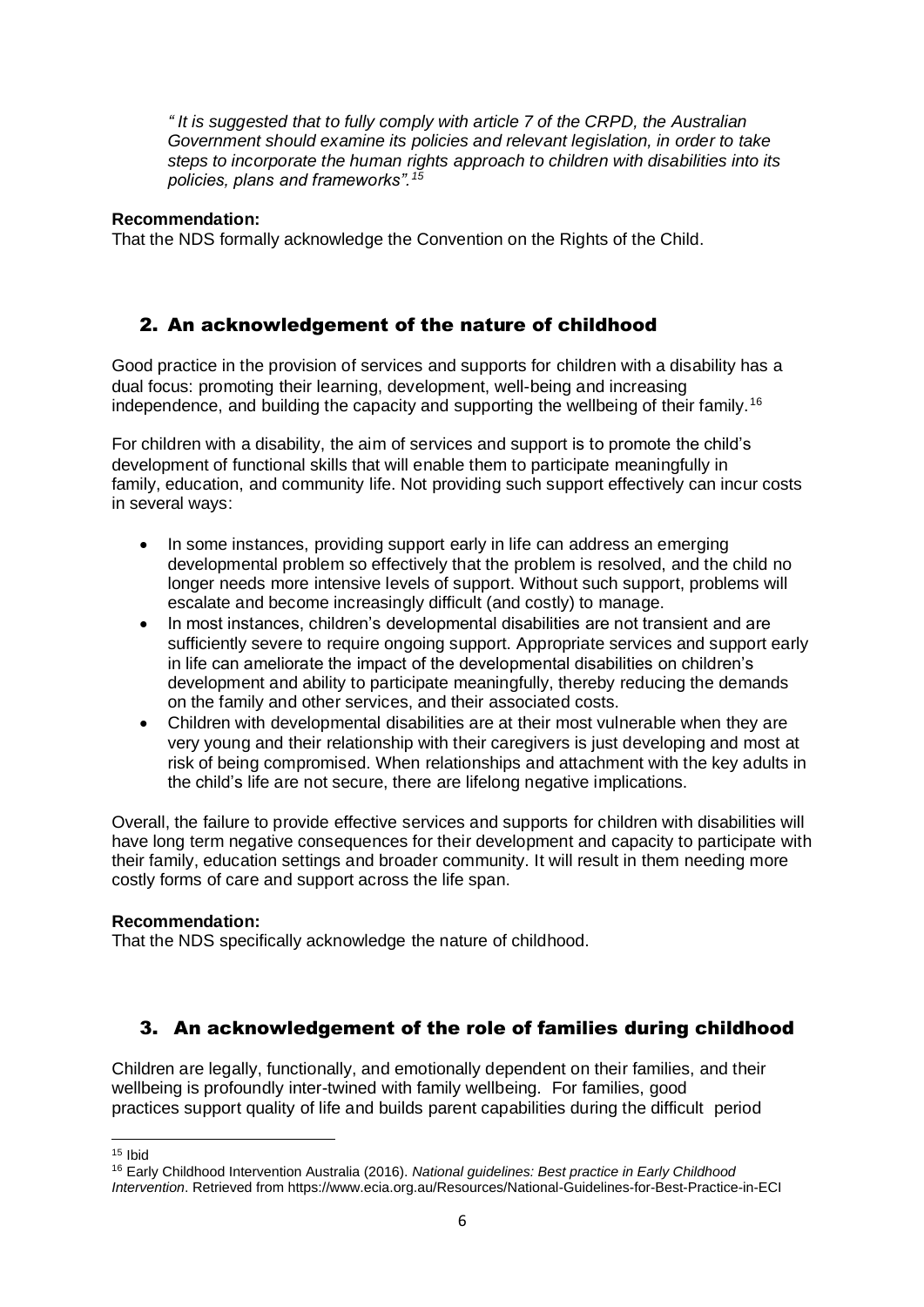starting from the identification of the child's developmental disability, seeking diagnosis, the realisation of the potential implications of the condition and their ongoing role in raising their child to thrive. Families of children with a disability experience a range of additional stressors, including: the need to for more information about their child and what to do; interpersonal and family distress; the need for additional resources and threats to their confidence in parenting their child.<sup>17</sup> The impact of these stressors varies according to the experiences of parents, the size of family networks and the resources available to them. The stressors experienced by the parents or carers of young children with a disability are in addition to the significant demands of raising any child. Stressors can reduce the ability of families to provide the essential developmental experiences needed by children to grow and learn successfully.<sup>18</sup> When effective support is not provided, there are likely to be worse outcomes for the family and the wider society. These can take several forms:

- The demands of parenting a child with developmental disabilities often prevents one of the parents (usually the mother) from working, thereby reducing both the family income and the contribution that the family makes to social productivity as workers and taxpayers.<sup>19</sup>
- Having a child with developmental disabilities increases the level of stress on parents, leading to higher incidence of depression and other stress-related conditions, all of which have additional treatment costs to society. <sup>20</sup>
- Children with developmental disabilities are more likely to be neglected or abused<sup>7</sup>, with adverse effects upon their development and well-being and higher societal costs in the form of child protection and other services. $21$
- In some instances, families find the experience of having a child with a disability so burdensome that they relinquish the child into state care, which has a very high cost.

Overall, the failure to provide appropriate and effective support to families will lead to poorer outcomes for children and their family, and additional costs will be borne by the family and the wider society.

Furthermore, the introduction of the NDIS has led to a loss of best practice. The new NDS needs to include a commitment to ways of engaging with children and young people with disabilities and their families that promotes their capabilities, addresses their priorities, and works in their everyday environments

### **Recommendation:**

That the NDS acknowledge the role of families during childhood.

## 4. Child Voice

The voices of children with a disability are often missing from policy, research, compliance frameworks, service provision and programming. It has been proposed that the social

<sup>17</sup> Guralnick, M. J. (2019). *Effective Early Intervention: The Developmental Systems Approach.* Brookes Publishing Company. PO Box 10624, Baltimore, MD 21285.

 $18$  Ibid

<sup>19</sup> Australian Bureau of Statistics. (2012). *Australian Social Trends*. Retrieved from

https://www.abs.gov.au/AUSSTATS/abs@.nsf/Lookup/4102.0Main+Features30Jun+2012

<sup>&</sup>lt;sup>20</sup> Totsika, V., Hastings, R., Emerson, E., Lancaster, G., & Berridge, D. (2011). A Population-Based Investigation of Behavioural and Emotional Problems and Maternal Mental Health: Associations with Autism Spectrum Disorder and Intellectual Disability. *Journal of Child Psychology and Psychiatry, 52*(1), 91-99.

<sup>21</sup> Moore, S., Scott, J. G., Ferrari, A. J., Mills, R., Dunne, M. P., Erskine, H. E., . . . Norman, R. E. (2015). Burden attributable to child maltreatment in Australia. *Child Abuse & Neglect, 48*, 208-220. 6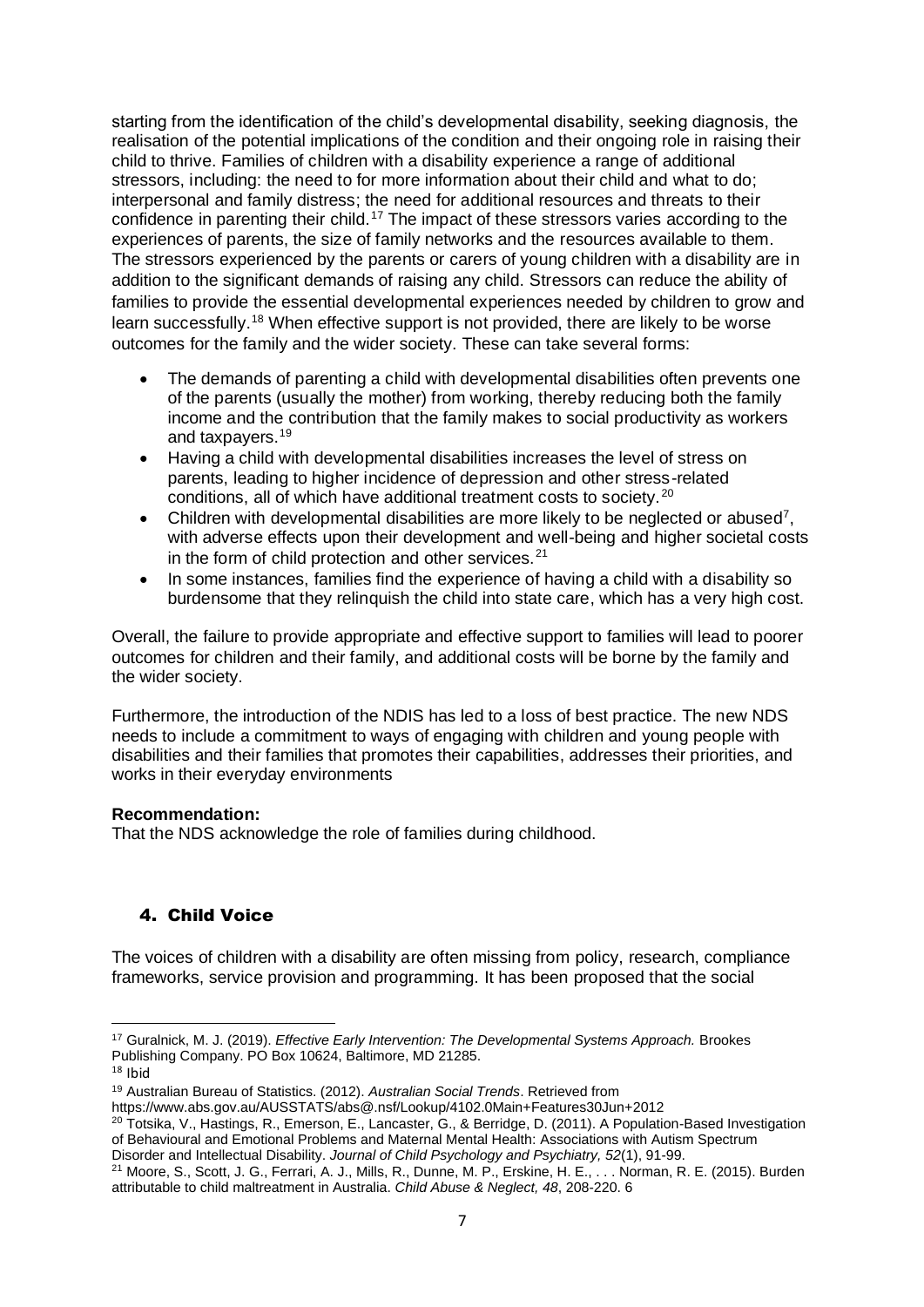constructs of Adultism and Ableism may be to blame.<sup>22</sup> Adultism suggests that the voices of children in general are not commonly sought as adults doubt their ability to provide accurate and useful information. Ableism compounds this missing voice when children have a disability. Adults are often asked to speak on behalf of children, rather than supporting them to make decisions and contribute.<sup>23</sup> These assumptions need to be challenged if we are to uphold children's rights and safety, and scaffold supports in order for them to play a genuine role in decision-making. Ultimately, we need to support children and young people to fully exercise their rights and ensure we continue to evolve our services to best meet their needs by seeking their input on decisions that are important to them. We need to not only provide children with the opportunity to communicate ideas and opinions, but also the power to influence change. The vision of the NDIS is of fully empowered adults with disabilities able to make choices as to the services they receive. To arrive at adulthood able to play such a role, children need to be given more and more of a say about their care and education as they get older. This pathway to empowerment needs to be articulated and built into all procedures.

There are good examples from the early childhood field in Australia of ways in which children can be supported to express their views on matters that affect their rights or interests appropriate to their developmental ability. The Victorian State Government, amongst many others, also provides guidance and resources to empower children through voice, agency, and leadership.<sup>24</sup>

Data from the NDS Consultation report indicates that "there was a good representation of different ages among respondents" to the standard online survey.<sup>25</sup> However, it appears that only 0.3% of respondents to the survey were under the age of 18 years. It is unclear the extent to which children and young people with disabilities participated in the face-to-face workshops and therefore helped to inform the Position Paper. The possibility that children will be under-represented in the development of the NDS is a concern, not only for young people with a disability who may increasingly have a voice in matters that are important to them, but also for younger children who can contribute in ways appropriate to their evolving capacities.

The NDS needs to develop mechanisms for the Strategy to be informed by children and young people with a disability. This is in line with the CRPD committees concluding observation on the combined second and third periodic reports of Australia in 2019, noted a lack of disability- and age-appropriate assistance for children with disabilities to participate and express their views. The committee recommended that the State party:

*"Amend all legislation to guarantee that children with disabilities are provided with age-appropriate support and accommodations to express their views in all matters that affect their rights or interests".<sup>26</sup>*

<sup>&</sup>lt;sup>22</sup> Stafford, L. (2017). 'What about my voice': emancipating the voices of children with disabilities through participant-centred methods*. Children's Geographies, 15*(5), 600-613.

<sup>23</sup> Moore, T., McArthur, M., Noble-Carr, D., & Harcourt, D. (2015). *Taking us seriously: Children and young people talk about safety and institutional responses to their safety concerns. A report for the Royal Commission into the Institutional Responses to Child Sexual Abuse*. Institute of Child Protection Studies and Australian Catholic University.

<sup>24</sup> State Government of Victoria. (2016). *Ampilfy: empowering students through voice, agency and leadership*. Retrieved from:

https://www.education.vic.gov.au/Documents/school/teachers/teachingresources/practice/Amplify.pdf <sup>25</sup> The Social Deck Pty LTD. (2019). *Right to opportunity: Consultation report to inform the next national disability strategy*. Retrieved from: https://www.dss.gov.au/disability-and-carers-a-new-national-disability-strategyreports/right-to-opportunity-consultation-report-to-help-shape-the-next-national-disability-strategy-full-report <sup>26</sup> Ibid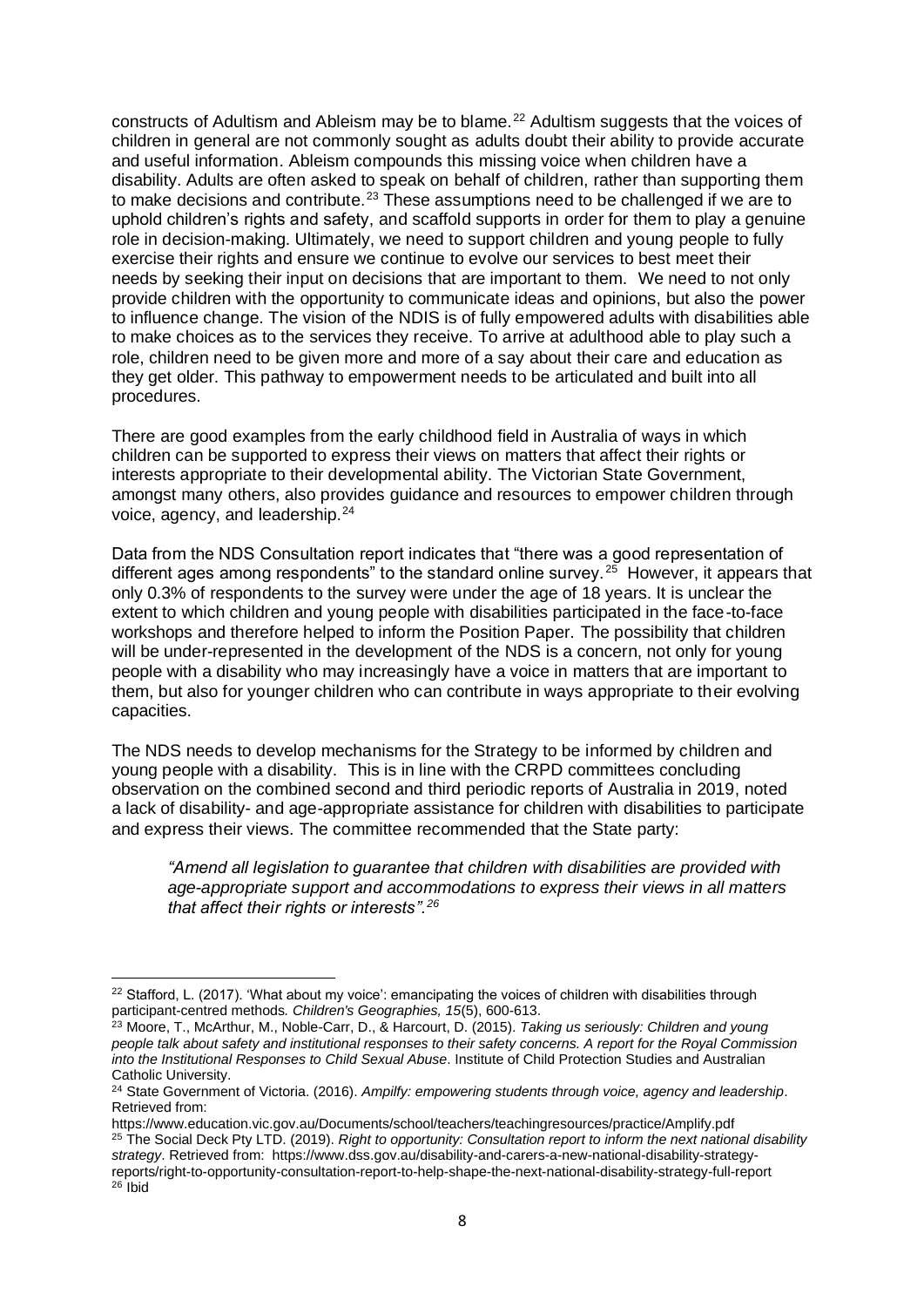Concluding comments from a recent paper by McCallum (2020) which provides as assessment of Australia's level of compliance on the CRPD supports this recommendation and states that:

*" It is suggested that to fully comply with article 7 of the CRPD, the Australian Government should …provide children with disabilities with age appropriate assistance to express their views, not solely in family disputes, but in all aspects of life, having regard to their evolving capacities".<sup>27</sup>*

Supporting children with a disability to develop their skills and confidence in communicating their views is a step towards children playing a genuine role in decision-making, ultimately fully exercising their rights.

#### **Recommendation:**

That the NDS is informed by children and young people with a disability through targeted engagement strategies.

# 5. Inclusive education and childcare

There has been a growing focus on children's access to universal services since the 80's when children were routinely segregated and institutionalised. Since that time, we have moved beyond thinking about access, to better understanding the principles of inclusion and participation described in the CRC, CRPD and General Comment No 4. on the 'Right to inclusive education'.<sup>28</sup> These approaches have now been clearly articulated and supported through national policies and frameworks that provide a strong foundation for children's inclusion and participation.

The NDS Position Paper shows a commitment to developing and supporting the capacity of people with a disability to participate in community life and proposes that the outcome area of 'inclusive and accessible communities' continues in the 2020-2030 Strategy. However, there is no reference to how participation relates to the particular needs of children. For children, participation is key to their learning, development, and wellbeing. Their participation begins in interactions with parents and expands to include participation in family life, early childhood education programs, schools, and community activities. Children's inclusion and participation need to be at the very forefront of the NDS in order to guide governments, particularly in relation to children's inclusion and participation in education settings, through the development of a National Inclusive Education Plan.

Formal education in early childhood programs and schools is an integral part of life for most children. All children have the right to an education without discrimination based on equal opportunity under international law as described in the CRPD and General Comment No 4. on the 'Right to inclusive education'.<sup>29</sup> However, access and participation are not always available to all children.

The children that most commonly miss out on early childhood education programs are those with a disability or developmental delay and those from low socioeconomic circumstances at

<sup>27</sup> Ibid

<sup>28</sup> UN Committee on the Rights of Persons with Disabilities (2016). *General comment No. 4. Article 24: Right to inclusive education*.

<sup>29</sup> Ibid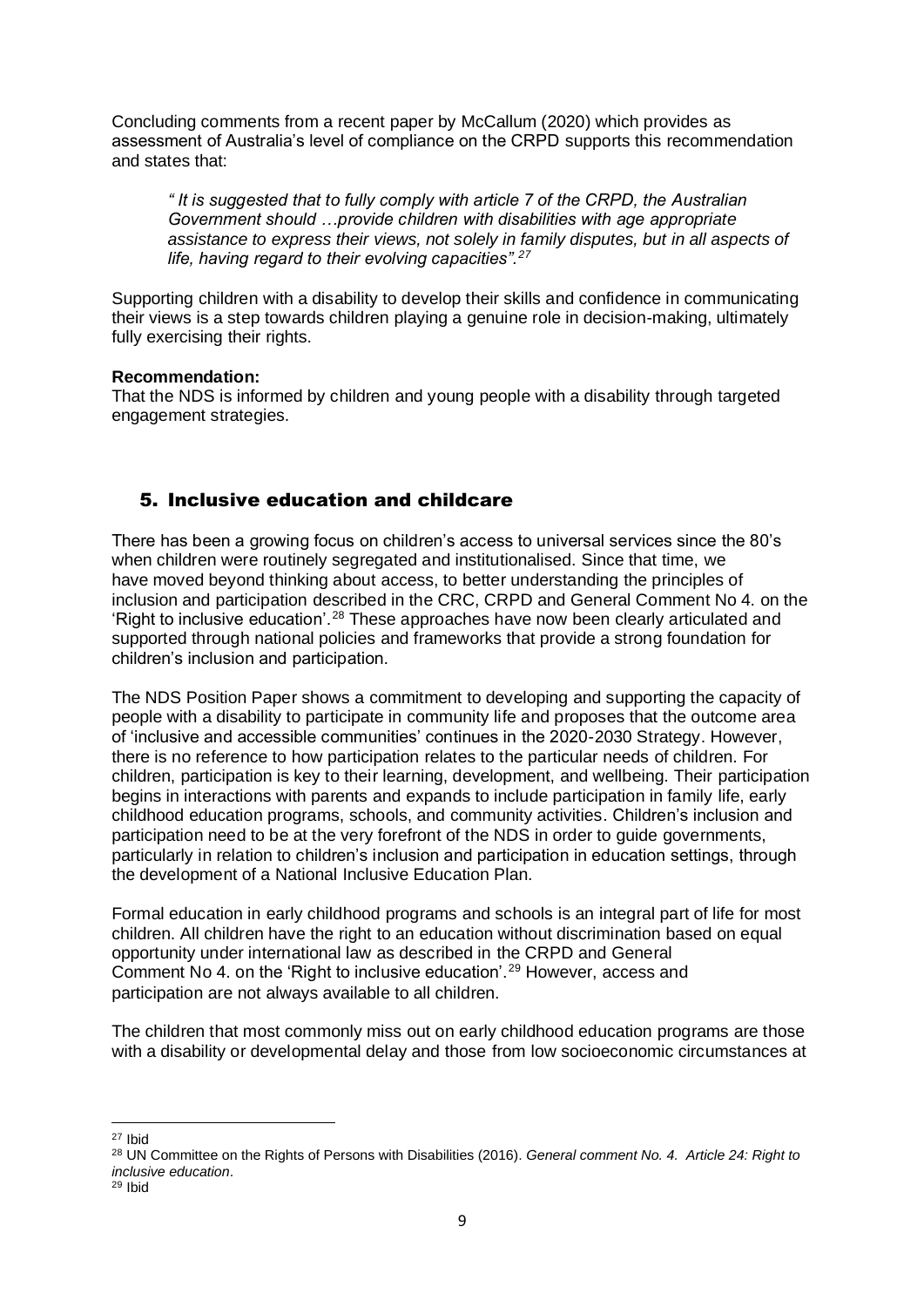risk of abuse, neglect and developmental disadvantage.<sup>30</sup> Children from Culturally and Linguistically Diverse (CALD) backgrounds also access early childhood education programs at lower rates.<sup>31</sup>

Furthermore, exclusion and segregation continue to be a significant problem.

The UN General Comment No 4. differentiates between:

- Exclusion when a child is directly or indirectly excluded from or denied access to education
- Segregation when the only option open to a child with a disability is an isolated program for children with a disability
- Integration when a child can attend an educational setting along with other children, but the program is pre-established and will not be adapted to consider the child's needs as a learner
- Inclusion when there is systematic modification or adaptation of all the elements of an educational program so all students have relevant learning experiences.<sup>32</sup>

Decades of research has demonstrated that an inclusive education has benefits for the academic, communication, social and behavioural development of children with a disability.<sup>33</sup> Benefits for their peers, their teachers and the broader community are also reported in the literature.<sup>34</sup> However, parents of children with disability have reported experiencing considerable resistance and extensive gatekeeping practices when enrolling their child in mainstream school.<sup>30</sup> Special school placements in Australia have substantially increased following the introduction of the Disability Discrimination Act (DDA) and students are segregated at significantly higher rates than the wider group of students with a disability, and the rate at which their segregation is rising is much more rapid.<sup>31</sup> In Australia, the number of special schools for students with disability has increased from 4.1% of all schools in 1994 <sup>32</sup> to 5.1% in 2019.<sup>35</sup>

The Committee on the CRPD<sup>36</sup> indicates that the right to inclusive education is a fundamental human right of all learners and poses challenges to our practices in Australia. For example, the CRPD indicates that education is the right of the individual learner, and a child's right to inclusive education takes precedence over the responsibilities of parents and carers. In Australia it is the parent's choice whether to enrol their child in a mainstream or specialist and segregated school.

Secondly, the Committee comments on the responsibility of education settings to make 'reasonable adjustments.' In Australian anti-discrimination legislation requires educational settings to make 'reasonable adjustments' to include students with a disability. However, there is considerable debate about what is 'reasonable', particularly what is a 'reasonable' cost. The Committee clarifies that a lack of resources or financial crisis is not sufficient justifications for a failure to make progress towards inclusive education.

http://abs.gov.au/AUSSTATS/abs@.nsf/allprimarymainfeatures/658A4AC9E30714AACA25722E001A3AB7?ope ndocument

<sup>30</sup> Gilley, T., Tayler, C., Niklas, F., & Cloney, D. (2015). Too late and not enough for some children: Early childhood education and care (ECEC) program usage patterns in the years before school in Australia. *International Journal of Child Care and Education Policy, 9*(1), 9.

<sup>31</sup> Baxter, J., & Hand, K. (2013). *Access to early childhood education in Australia.* Melbourne: Australian Institute of Family Studies.

 $32$  Ibid

<sup>33</sup> Hehir, T., Grindal, T., Freeman, B., Lamoreau, R., Borquaye, Y., & Burke, S. (2016). *A Summary of the Evidence on Inclusive Education*. Abt Associates.

<sup>34</sup> Ibid

<sup>35</sup> Australian Bureau of Statistics. (1994). *Schools Australia*, 4221.0. Retried from:

<sup>36</sup> Ibid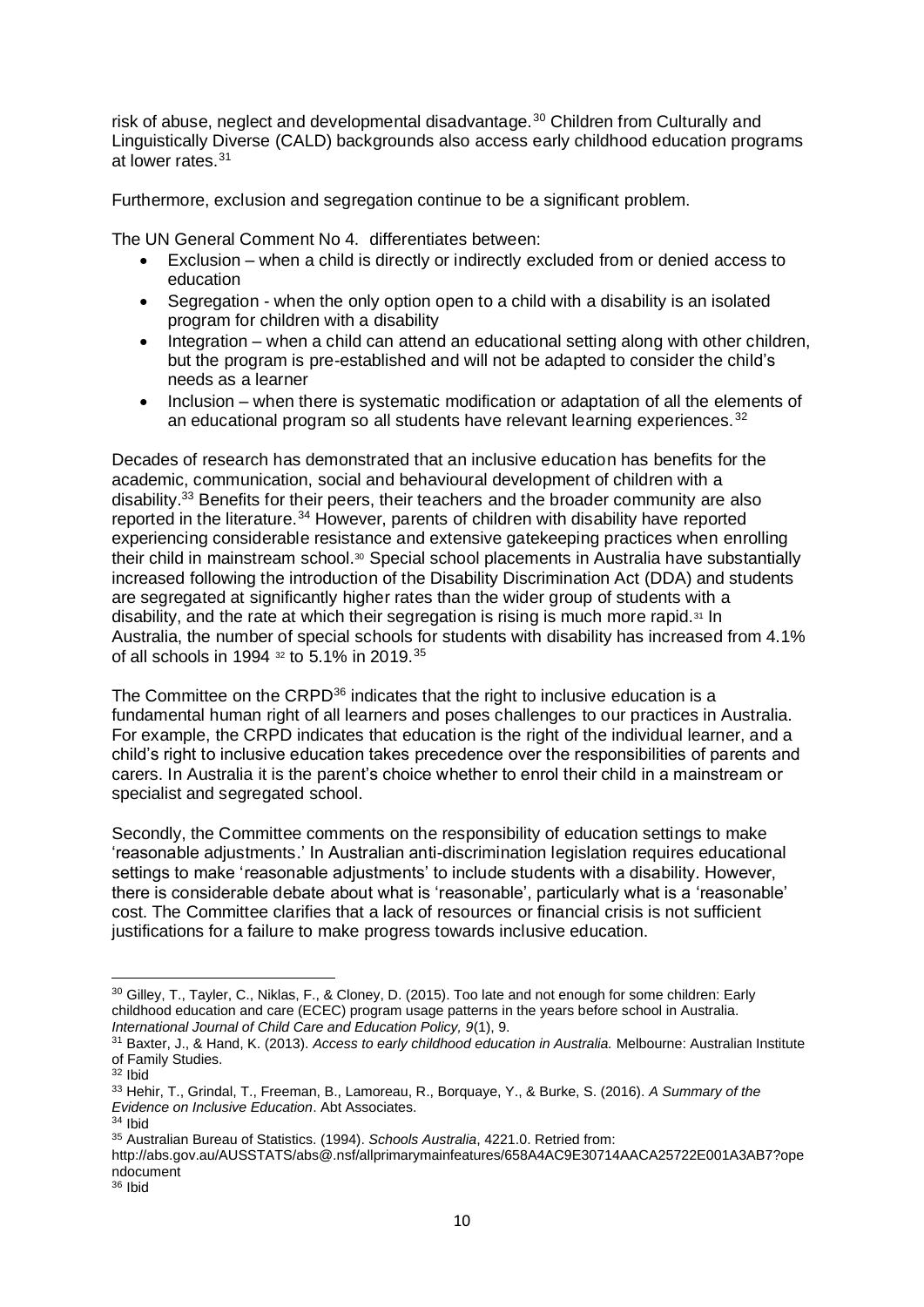The Committee also notes that under international law there is an imperative on schools to achieve the rights of people with a disability to inclusive education in the quickest way possible. It observes that funding both mainstream and specialist/segregated settings when resources are scarce is incompatible with making maximum progress towards inclusive education. However, slow progress on inclusion is often blamed on a lack of resources while state and territories continue to build new specialist schools.

In its Concluding Observations on Australia's Initial Report to the CRPD Committee the CRPD Committee was concerned that:

*"… [S]tudents with disabilities continue to be placed in special schools and that many of those who are in regular schools are largely confined to special classes or units. … [And] that secondary school completion rates for students with disabilities are about half those for people without disability".<sup>37</sup>*

The CRPD Committee recommended that Australia:

*"Increases its efforts to provide reasonable accommodation … Conducts research into the effectiveness of current education inclusion policies … [and] sets targets to increase participation and completion rates by students with disabilities in all levels of education and training".<sup>38</sup>*

The CRPD Committee also recommended that a national action plan for inclusive education be developed.<sup>37</sup>

Children's inclusion and participation need to be at the very forefront of policy and practice.

### **Recommendation:**

That the NDS guides governments and the broader community in actions and reforms to ensure policies, programs and services remove barriers to an inclusive education for children with a disability, through a National Inclusive Education Plan.

# 6. Integrated policies, plans, programs, and service systems

The NDS has an important role in guiding governments to make sure all their policies, programs and services consider the needs of people with disability. It also has an important role in supporting the clarification of roles and responsibilities and the development integrated policies and outcomes of at various levels of government across disability policy and service delivery.

In particular, there is an important role for the NDS to play in assisting a cohesive approach between different level of government to best provide opportunities and choices across specialist and mainstream services. The NDIS has disrupted the connection between specialist and mainstream services, particularly for children and young people. Children and young people spend most of their time outside their family in early childhood services and schools, which, except for childcare, are administered by State and Territory governments. Early childhood educational services and schools function within State and Territory policy frameworks.

<sup>37</sup> Ibid

<sup>38</sup> Ibid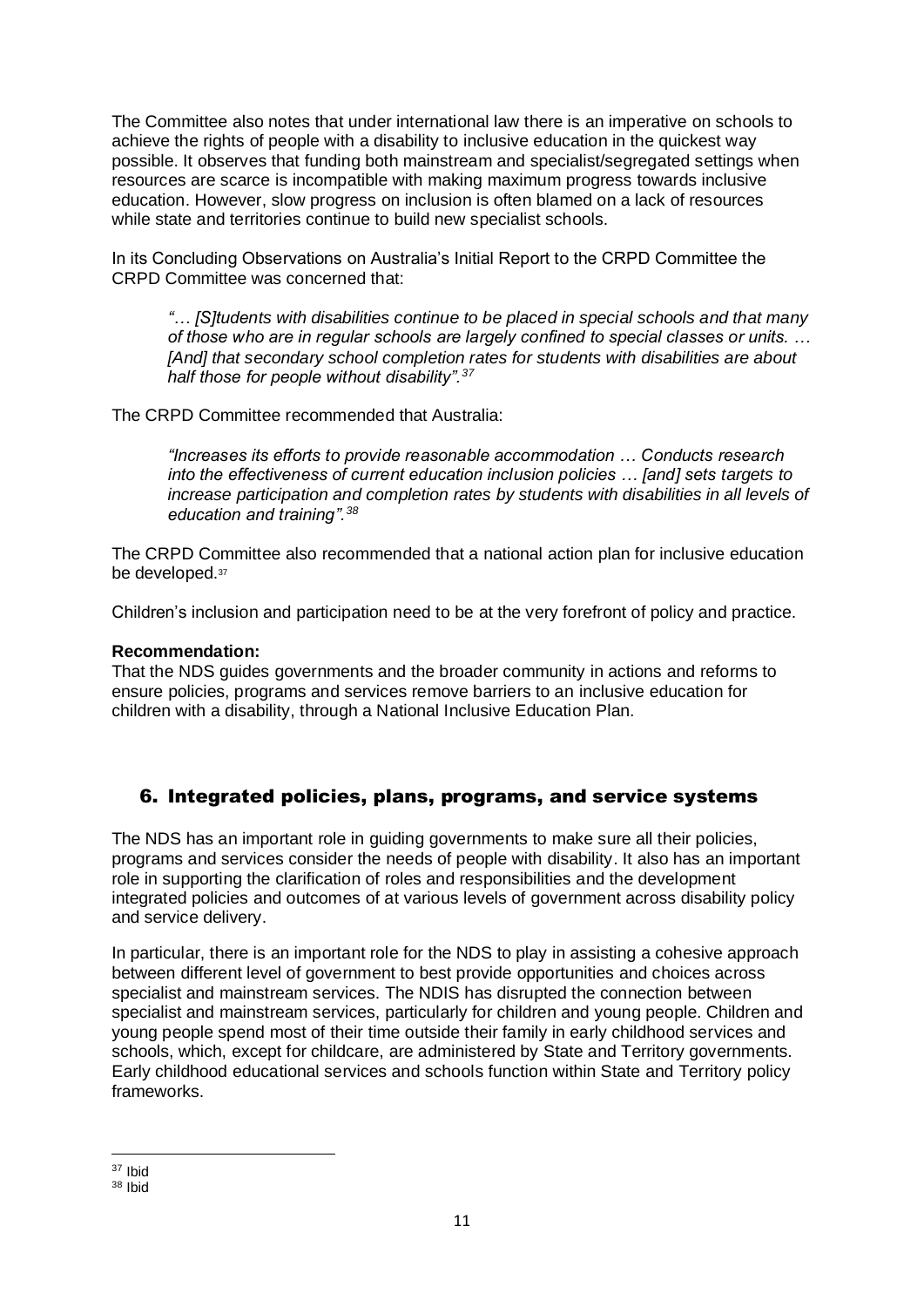In championing an NDIS, the Productivity Commission called the services for people with disabilities: underfunded, unfair, fragmented, and inefficient. <sup>39</sup> The NDIS has brought together payments for disability supports within one organisational structure. It has also changed the interface between disability supports and mainstream services in ways which risk different forms of fragmentation and inefficiency.

Developing new mechanisms for joining up levels of government and specialist and mainstream services is now a priority. There are different ways that this can be accomplished. The development of overarching policy frameworks which provide shared outcomes is one model. Another is introducing planning requirements that ensure the individual is at the centre of services. and funding programs work together to meet needs and reduce gaps. The NDS, and its linkages with the State Disability Plans, provides an important opportunity to put in place mechanisms for joining up supports.

The development of mechanisms for joining up supports is critical for children. Early childhood disability services, or early childhood intervention, previously shared a policy platform with mainstream children's services, particularly when early childhood intervention was managed within Education Departments. Within the State policy framework, programs for children with disabilities were part of a continuum of services for families and children. The introduction of the Australian Early Years Learning Framework (EYLF)<sup>40</sup> created a set of outcomes for the development of all children and developed a shared language and purpose across all professional working with young children. This encouraged collaboration and a holistic view about how to support a child's development.

The learning outcomes for young children were:

- Children have a strong sense of identity
- Children are connected with and contribute to their world
- Children have a strong sense of wellbeing
- Children are confident and involved learners
- Children are effective communicators

The EYLF embedded an understanding of child development that included family, community, culture and place, and the importance of relationships, particularly within families, to a child's early development. It recognised that over time children develop their own interests and develop their own identities and understandings of the world.

The risk that is introduced by the NDIS and disability supports sitting in a different level of government is a policy disconnect between the purpose of specialist and mainstream services. Rather than disability supports being relevant to, and therefore supportive of, participation in mainstream services, they become an end in themselves. Professionals in specialist services do not have shared frameworks and language through which to communicate with professionals in mainstream services. Families are confused by different languages, advice, and priorities.

There is only the one child who should be being supported to participate to the best of his or her ability in both specialist and mainstream services. It is the combined impact of these services that will most benefit the child. However, without a commitment to achieving the same outcomes, services end up being driven by their own agenda, exposing a child to competing priorities which are confusing and inefficient.

<sup>39</sup> Productivity Commission (2011). *Disability Care and Support, Report no. 54*, Canberra.

<sup>40</sup> Australian Government Department of Education (2019). *Being, Belonging, Becoming: Early Years Learning Framework*. Retrieved from: https://www.acecqa.gov.au/sites/default/files/2018-

<sup>02/</sup>belonging\_being\_and\_becoming\_the\_early\_years\_learning\_framework\_for\_australia.pdf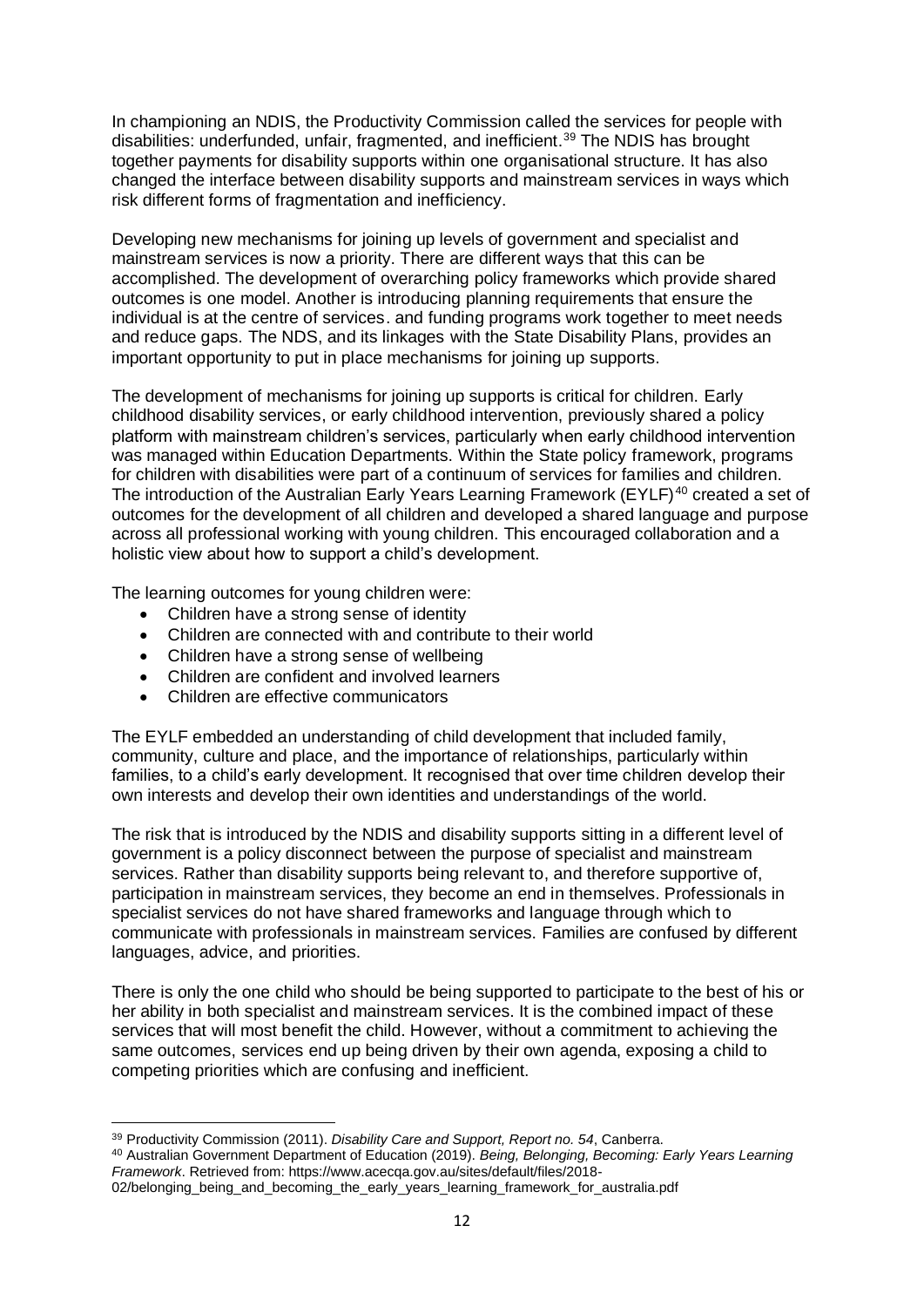The risks in this situation is evident in the following description of what the NDIS and school system will support. The following comes from the NDIS website.

## **The NDIS funds**

- Self-care at school related to the student's disability, like support with eating.
- Specialised training of teachers and other staff about the specific personal support needs of a student with disability.
- Specialist transport required because of the student's disability (does not substitute parental responsibility).
- Transportable equipment such as a wheelchair or personal communication devices.
- Therapies a family and school have agreed may be delivered during school time but are not for educational purposes.

### **Education systems fund**

- Teachers, learning assistants and other supports such as Auslan interpreters.
- General support, resources and training for teachers, tutors and other staff.
- Therapy delivered in schools for education or training purposes, such as allied health practitioners helping teachers and trainers adjust curriculums.
- Aids and equipment to make curriculums accessible, such as modified computer hardware, software and Braille textbooks.
- Adjustments to buildings such as ramps, lifts and hearing loops.
- Transport for educational or training activities such as excursions, field trips and sporting carnivals.
- Day-to-day supervision of students at school, including behavioural support.  $41$

This problem is not restricted to Australia or to the NDIS. The UK Government has tried to address it through the introduction of Education, Health and Care (EHC) plans. These plans are for children and young people aged up to 25 who need more support than is available through special educational needs support. The EHC plans identify educational, health and social needs and set out the additional support to meet those needs. They require a cooperative process across the three departments involved to meet the individual needs of the child or young person and ensure the structure of departmental programs do not create gaps. 42

The success of the NDS for children with a disability and their families depends on a strong interface between the NDIS and mainstream services. A new policy framework that reinvigorates cooperation and coordination between mainstream services, community programs and supports provided through the NDIS is essential. This includes the development of policies that articulate how all state, territory and national government departments and community services can contribute to enhancing the opportunities and participation of children with a disability. Reforms must ensure the participation and contribution of children with a disability in the same community activities, early childhood services and schools as their typically developing peers. This aspiration needs to be supported by clear, consistent, and accountable approaches to increasing the participation of children with a disability.

<sup>41</sup> NDIS[: https://www.ndis.gov.au/understanding/ndis-and-other-government-services/education](https://www.ndis.gov.au/understanding/ndis-and-other-government-services/education)

<sup>42</sup> Government of United Kingdom. *Children with special educational needs and disabilities:* Education, Health and Care (EHC) plans. Retrieved from: https://www.gov.uk/children-with-special-educational-needs/extra-SENhelp#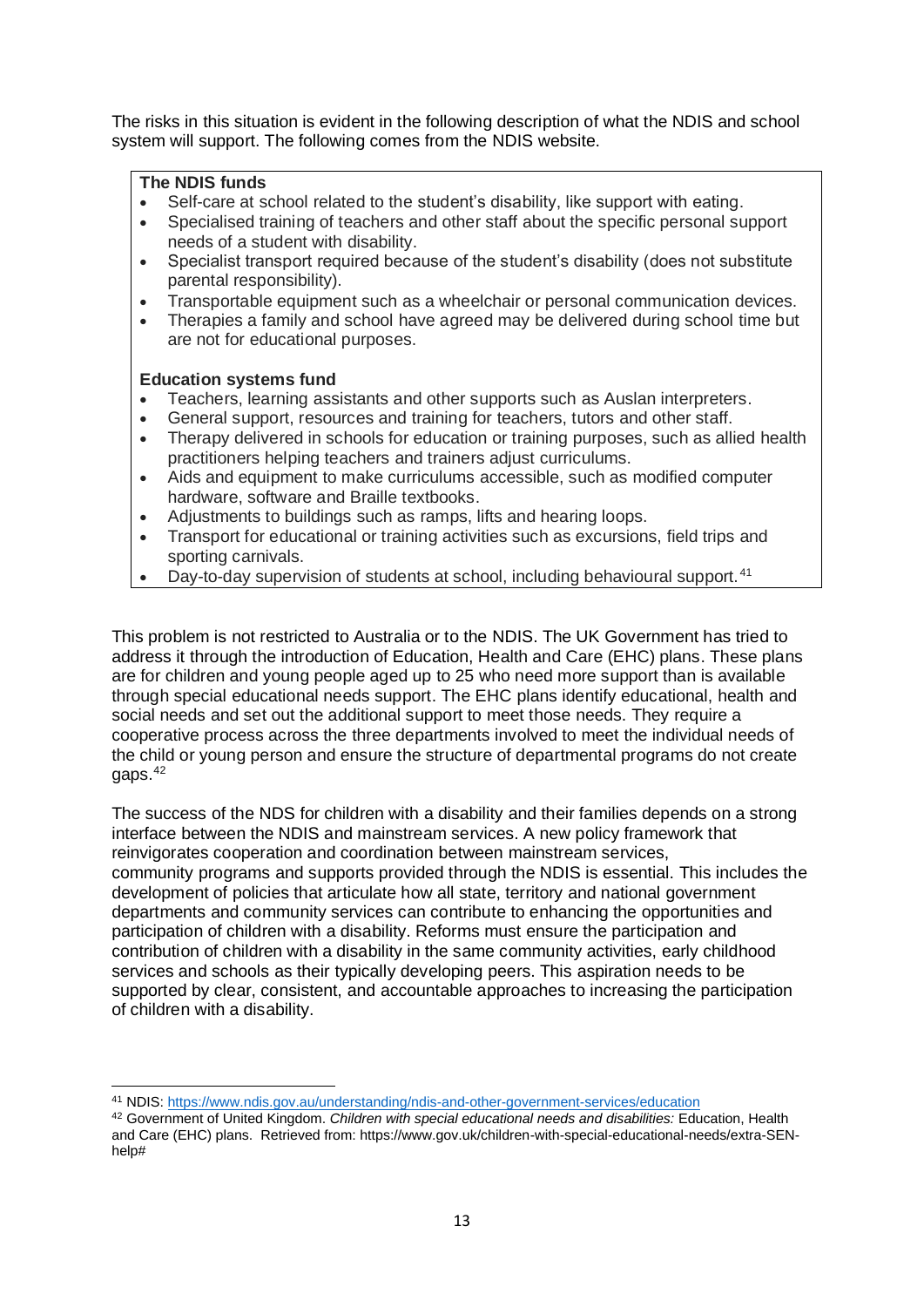This important issue has been recognised by the Australian Government in its recent review of the NDIS Act:

*"Rather, it should be recognised that the Strategy's focus on improving mainstream services and community access will be vital to ensuring the long-term viability and effectiveness of the NDIS in improving outcomes for people with disability. This is because people with disability use a broad range of Commonwealth, state and territory government-funded services and supports that are outside the scope of the NDIS and all governments have an ongoing responsibility to support the accessibility and inclusion of people with disability in all aspects of their community". <sup>41</sup>* (p.178)

The NDS Position Paper suggests there is a need for "*all governments to work toward aligning the timeframes of their disability inclusion plans to allow for a nationally consistent approach to implementation, reporting and review*".<sup>42</sup> Aligning the NDS with state and territory disability plans, including the timeframes, is important. In relation to children with a disability and their families it is also important to ensure the national and state disability plans align with frameworks that relate to children.

#### **Recommendations:**

That the NDS includes the development of a National Early Years (0-8 years) Disability Development Framework, that combines general and disability specific development to provide a unifying policy framework.

That the NDS includes the development of a National Children and Young Peoples (9 – 18 years) Disability Development Framework, that combines general and disability specific development to provide a unifying policy framework.

## Response to the proposals in the discussion paper

The strategies suggested in the NDS position paper are helpful.

We support a stronger emphasis on improving community attitudes across all outcome areas, however we believe that the first steps for children and young people are recognition and the alignment of policy.

Clearly outlining what each government is responsible for will make it easier for people with disability to access the supports and services they need, however without a unifying policy framework there is a high risk that gaps will appear between what services and funding programs provide.

The Strategy should not support the devolution of responsibility for outcomes to the nongovernment sector unless there is a clear unifying policy framework. Without such a framework there can be no shared outcomes and services will become fragmented and inefficient.

Regular reporting on the Strategy's progress by governments to the public will make it more likely that the strategies are progressed. Reporting on tangible achievements is more important than the frequency of reporting.

Targeted Action Plans that focus on making improvements in the situation for children and young people would be welcome.